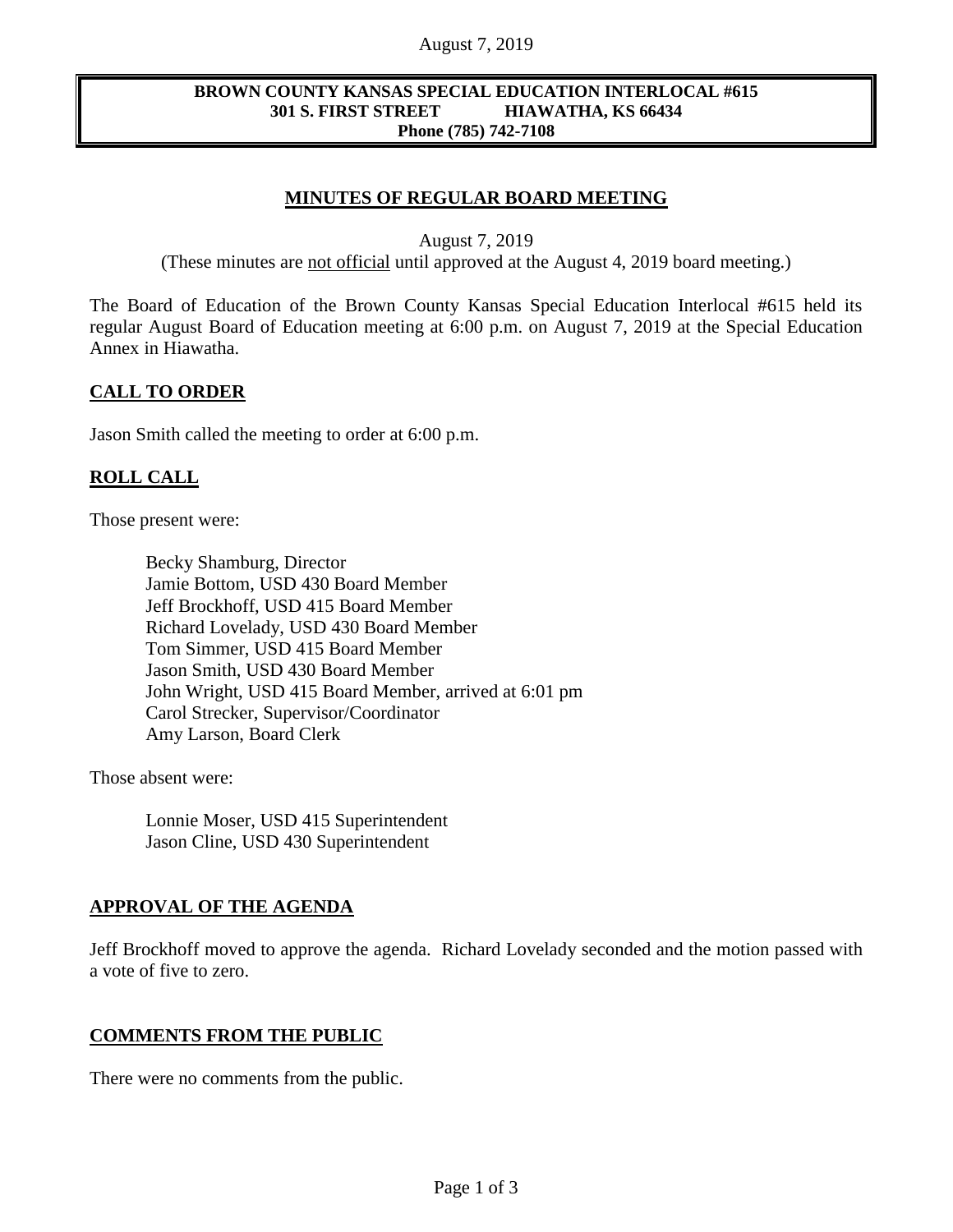## **COMMENTS FROM THE PRESIDENT**

There were no comments from the President.

John Wright arrived at 6:01 pm.

### **APPROVAL OF THE CONSENT AGENDA**

Richard Lovelady moved to approve the consent agenda with the additional bills. Jamie Bottom seconded and the motion passed with a vote of six to zero. Included in the consent agenda were:

- 1. Approval of the minutes of the July 9, 2019 regular board meeting.
- 2. Approval of the Bills for the Month of August 2019.
- 3. Accept the treasurer's report for the month of August 2019.
- 4. Accept the resignations of Samantha Shamburg, Hannah Wark, Jesslyn Gullickson, Stacey Hollens, and Raven Brown-Hill.

### **REVIEW AND POSSIBLE APPROVAL OF 2019-2020 KASB DUES**

Director Shamburg stated the Interlocal did not receive the 2019-2020 KASB dues until the Interlocal called them for the paperwork. The legal assistance through KASB serves as the Interlocal's attorney. The 2019-2020 dues and legal assistance fund were presented.

Jeff Brockhoff moved to approve 2019-2020 KASB dues and legal assistance fund payment. Tom Simmer seconded and the motion passed with a vote of six to zero.

#### **APPROVAL OF INTERLOCAL GOALS FOR 2019-2020**

Director Shamburg discussed the 2019-2020 Interlocal goals with the board members. The goals are:

- Provide a free and appropriate education to students
- Ensure IEP compliance with state and federal guidelines
- Increase the efficiency and effectiveness of paras

Jeff Brockhoff moved to approve the 2019-2020 Interlocal goals. Richard Lovelady seconded and the motion passed with a vote of six to zero.

## **REVIEW AND POSSIBLE APPROVAL OF 2019-2020 INTERLOCAL BUDGET.**

Board Clerk Amy Larson discussed the 2019-2020 Interlocal budget with the board members. There was discussion that followed.

John Wright moved to approve the 2019-2020 Interlocal budget as presented. Jamie Bottom seconded and the motion passed with a vote of six to zero.